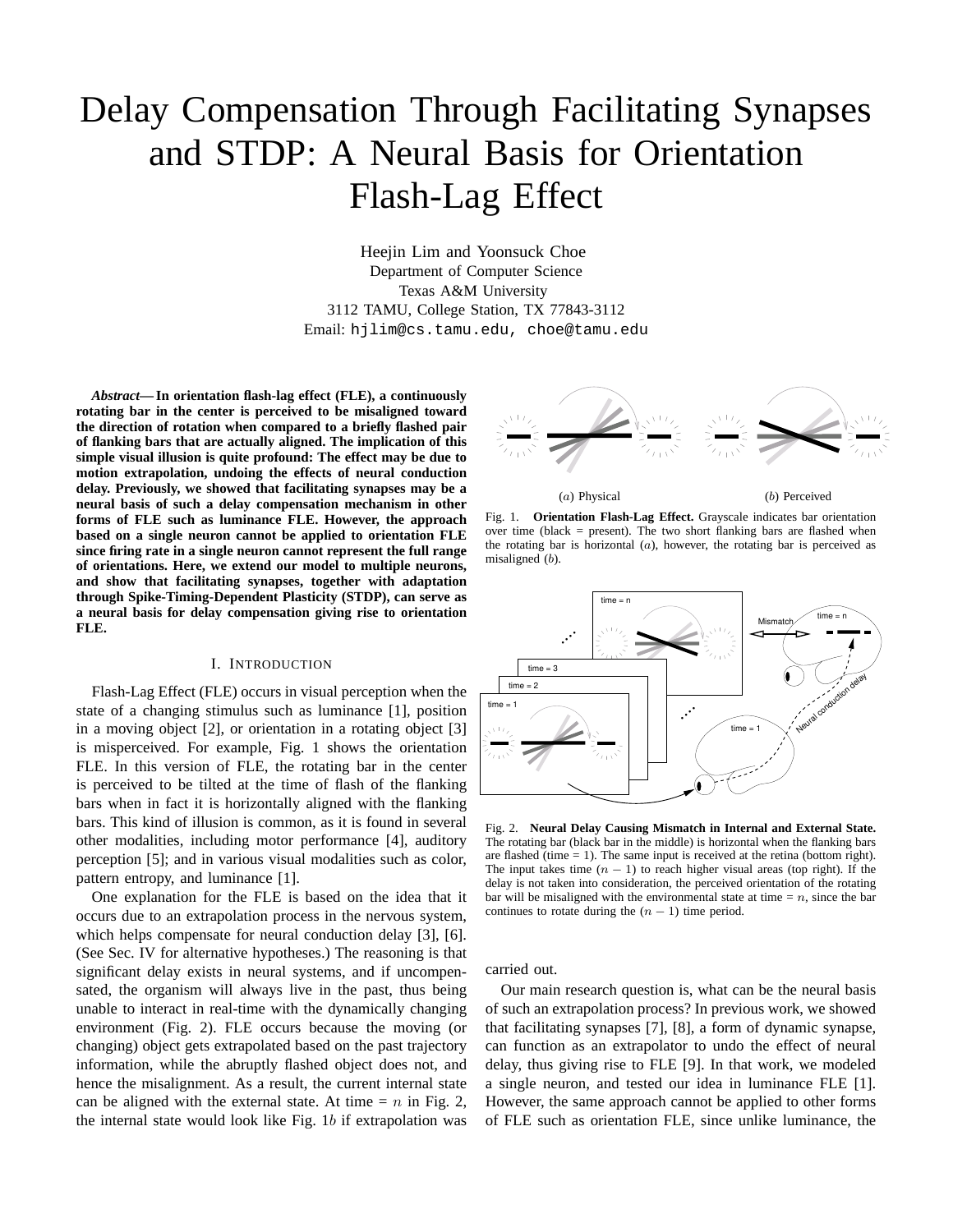full range of orientation cannot be represented by a single neuron. Changing firing rate may be able to represent dark to bright, but orientation-tuned cells in the visual cortex are narrowly tuned, thus one neuron can only represent a narrow range of orientation (see [10] for a review). To address this issue, we extended our previous *facilitation model* to include multiple neurons, and allowed facilitation to go across neurons. As it turns out, facilitating synapses are not enough to give rise to orientation FLE. We found that mechanisms such as Spike-Timing-Dependent Plasticity (STDP) [11], [12] is necessary to set up the connection strengths, so that crossneuron facilitation can carry out extrapolation in the direction of change.

In the following, we will first provide details of our model (Sec. II), and present the experiments and their results (Sec. III). Finally, we will discuss issues arising from our work (Sec. IV), and conclude with some outlook into the future (Sec. V).

### II. MODEL DESCRIPTION

A network of leaky integrate-and-fire neurons [13] was constructed to test facilitating dynamics and STDP as the neural basis of extrapolation. In order to represent the full range of orientation, we modeled twelve orientation-sensitive neurons at a 15°. Fig. 3 shows the arrangement of the neurons, and their lateral excitatory connectivity (connections were only between immediate neighbors). Each neuron fires according to a distribution centered around its preferred orientation, maximally firing when the preferred orientation was present in the input, and gradually less as the input veers away (Fig. 4, "No FLE"). Note that during orientation FLE, the distribution shifts toward the direction of rotation (Fig. 4, "FLE").



Fig. 3. **Bilaterally Connected Orientation-Tuned Cells.** Twelve orientation-tuned neurons are shown, with excitatory lateral connections between immediate neighbors. The connectivity shown here is a simplification of similar arrangements near orientation pinwheels in the primary visual cortex [14], [10].

Each neuron has a facilitating dynamics, and the lateral connections are trained using STDP. Note that initially, all the neurons have same synaptic weights on their bilateral connections (i.e. rotationally symmetric). This symmetry is broken by synaptic adaptation induced by repetitive activation



Fig. 4. **Response of Orientation Cells with and without FLE.** The spike responses (vertical bars) and firing-rate distributions (curves) are shown, with (top; dashed) and without (bottom; solid) Flash-Lag Effect. The xaxis represents the spatial span across the connected orientation-tuned cells (Fig. 3). Without FLE (solid), the firing-rate distribution is centered around the middle (cf. Fig. 1a). With FLE (dashed), the distribution is shifted toward the direction of input rotation (cf. Fig. 1b).

(i.e. rotating visual stimulus). The two sections below present these mechanisms in detail.

## *A. Facilitating Dynamics*

The description in this section closely follows Lim and Choe [9]. Dynamic synapses generate a short-term change in synaptic strength which shows activity-dependent decrease (depression) or increase (facilitation) in synaptic transmission. The process occurs within several hundred milliseconds from the onset of the activity (for reviews see [15], [16], [17]). Especially, facilitating synapses cause a gradual increase in postsynaptic response through increasing synaptic efficacy with successive presynaptic spikes. (Synaptic efficacy is the fraction of neural transmitter released when presynaptic action potentials arrive at the axon terminal.) Unlike depressing synapses, the rate of neural transmitter release is not constant but is a dynamic variable in facilitating synapses.

According to the dynamic synapse model by Markram and colleagues, based on neurophysiological data [8], [7], synaptic efficacy  $U$  evolves over time as described in the following differential equation:

$$
\frac{dU}{dt} = -\frac{U}{\tau_{\rm f}} + C(1-U)\delta(t - t_{\rm s}),\tag{1}
$$

where  $\tau_f$  is the time constant for the decay of U; C a constant determining the increase in  $U$  when a successive action potential (AP) arrives at time  $t<sub>s</sub>$  at the synaptic terminal; and  $\delta(\cdot)$  the Dirac delta function. This equation is already suitable enough to replicate the extrapolating dynamics when the activation level is increasing. However, it is not capable of handling cases where the activation level is decreasing. Ideally, extrapolation should work for both increasing and decreasing trends.

Here we modify the equation by redefining  $C$  as a dynamic variable which is varied in proportion to the change of input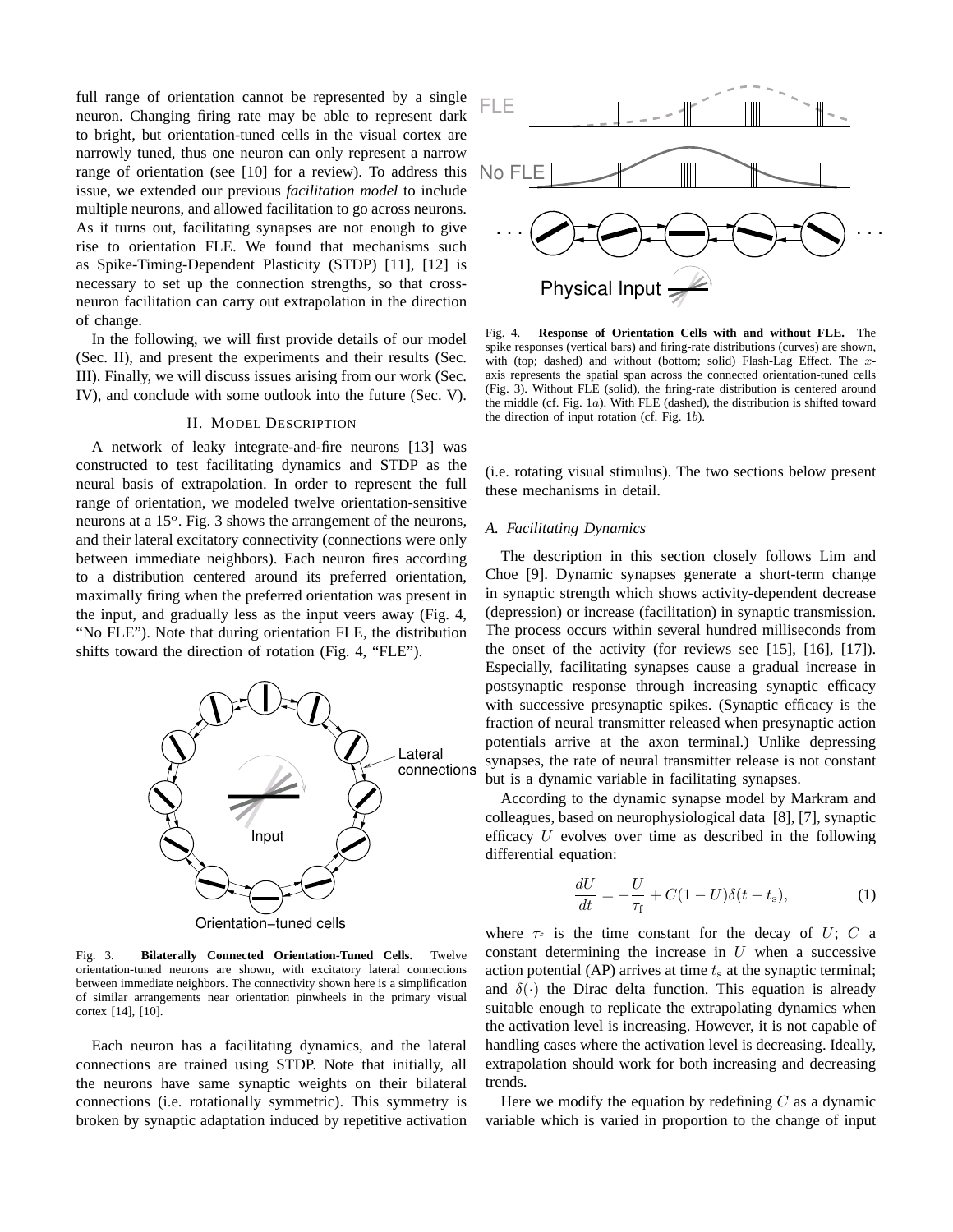firing rate:

$$
C = Sgn (I(n-1) - I(n)) \left( \frac{I(n-1)}{I(n)} \right) r, \qquad (2)
$$

where  $Sgn(\cdot)$  is the sign function,  $I(n)$  is the interspike interval between the *n*-th spike and the  $(n-1)$ -th spike which reflects whether a spike train consists of high-frequency APs or low-frequency APs. The first term in Eq. 2 determines the sign of C: "+" for increase or "−" for decrease in firing rate. The second term represents the ratio of the change in frequency, and  $r$  is a gain parameter. As the input firing rate increases, C becomes positive and increases proportional to the rate of change in frequency. On the contrary, as the firing rate decreases,  $I(n)$  becomes larger which results in a negative C and thus leads to the decrease in the rate of change in the synaptic efficacy U.

With this, we can now fully describe our membrane potential model (cf. [8], [7], [18]). The time course of postsynaptic current  $P(t)$  at time t triggered by incoming spikes is defined as follows:

$$
P(t) = E e^{-\frac{t}{\tau_{\rm p}}},\tag{3}
$$

$$
E = wAU,\t\t(4)
$$

where  $E$  is the excitatory postsynaptic potential (EPSP) amplitude;  $\tau_p$  the time constant of decay in  $P(t)$ ; w weight or scaling factor of A; A a constant for maximum postsynaptic response amplitude; and  $U$  the synaptic efficacy as defined above. Finally, the membrane potential  $V_m(t)$  at time t evolves as follows:

$$
V_m(t) = V_m(t-1)e^{-\frac{t}{\tau_m}} + P(t)(1 - e^{-\frac{t}{\tau_m}}).
$$
 (5)

The membrane potential is determined by the membrane current  $P(t)$  at that moment and the previous membrane potential  $V_m(t-1)$ , both of which are regulated by a membrane time constant  $\tau_{\rm m}$  (= 300 ms). The last part of the spiking neuron model is the spike generation mechanism. Once  $V_m$  exceeds the spike threshold  $\theta$  (= −54 mV), a spike is generated, and  $V_m$  is reset to  $-70$  mV followed by an absolute refractory period of  $\tau_{refrac}$  (= 4 ms) during which spikes cannot be generated.

To allow for cross-neuronal interaction, we extended the single neuron model above to include synaptic input from neighboring neurons, as shown in Fig. 3. Each cell in Fig. 3 can receive spikes from other neurons to the left and to the right as well as input spikes delivered from peripheral neurons. Through the sequence of spikes, facilitating dynamics propagate to neighboring neurons and increase the postsynaptic neurons' responses. At the same time, the connection weights w are also updated through STDP (see Sec.II-B for details). As a result of STDP, that facilitating activity propagates only to the neurons located in the direction of rotation.

# *B. Spike-Timing-Dependent Plasticity (STDP)*

The lateral connections in our model (Fig. 3) are initially directionally symmetric, meaning that there is no preferential activation in the clockwise or the counter-clockwise direction.



Fig. 5. **Illustration of STDP.** The illustration shows the dynamic increase or decrease in the amount of synaptic modification  $F$  based on spike timing  $\Delta t$  (postsynaptic spike time – presynaptic spike time) as shown in Eq. 6.

However, for extrapolation to happen in a particular direction, there needs to be directionality.

Such a learning process that gives rise to directionality can be found in Spike-Timing-Dependent Plasticity (STDP). STDP changes the synaptic weight between two neurons when they fire together within a small time interval [11], [12]. Fig. 5 shows the basic principle underlying STDP. When the presynaptic neuron fires first (firing time  $t_{\text{pre}}$ ), and then the postsynaptic spike (firing time  $t_{\text{post}}$ ), then the difference  $\Delta t = t_{\text{post}} - t_{\text{pre}} > 0$ , since  $t_{\text{post}} > t_{\text{pre}}$ . On the other hand, if the postsynaptic neuron fires first,  $\Delta t$  < 0. The synapse will be strengthened if  $\Delta t > 0$ , and weakened if  $\Delta t < 0$ .

To include STDP in our model, we used the following synaptic modification function [12]:

$$
F(\Delta t) = \begin{cases} A_{+}e^{-\frac{\Delta t}{\tau_{+}}} & \text{if } \Delta t > 0 \\ -A_{-}e^{\frac{\Delta t}{\tau_{-}}} & \text{if } \Delta t < 0 \end{cases}, \tag{6}
$$

where  $A_+$  and  $A_-$  are constants determining the maximum range of modification, and  $\tau_+$  and  $\tau_-$  the time constants of exponential decay. For our simulations, we used the following values:  $A_+ = 5.0$ ,  $A_- = 3.7$ ,  $\tau_+ = 80$ , and  $\tau_- = 105$ .

The actual weight adaptation for connection from neuron  $j$ to neuron *i*, with firing time  $t_j$  and  $t_i$ , respectively, was carried out as follows:

$$
w_{i,j} \leftarrow w_{i,j} + \alpha F(\Delta t); \tag{7}
$$

where  $\alpha$  is the learning rate (= 0.02) and  $\Delta t = t_i - t_j$ . In case  $w_{i,j}$  reached zero, it was not decreased any further.

Fig. 6 in the next section shows the evolution of the connection weights in the direction and in the opposite direction of input rotation. When a particular target (postsynaptic) neuron has orientation preference that is in the rotating direction relative to the source (presynaptic) neuron, the source neuron fires first and then the target neuron, so STDP strengthens the connection. STDP weakens the connection in the opposite case (i.e. the postsynaptic neuron fires first). A critical factor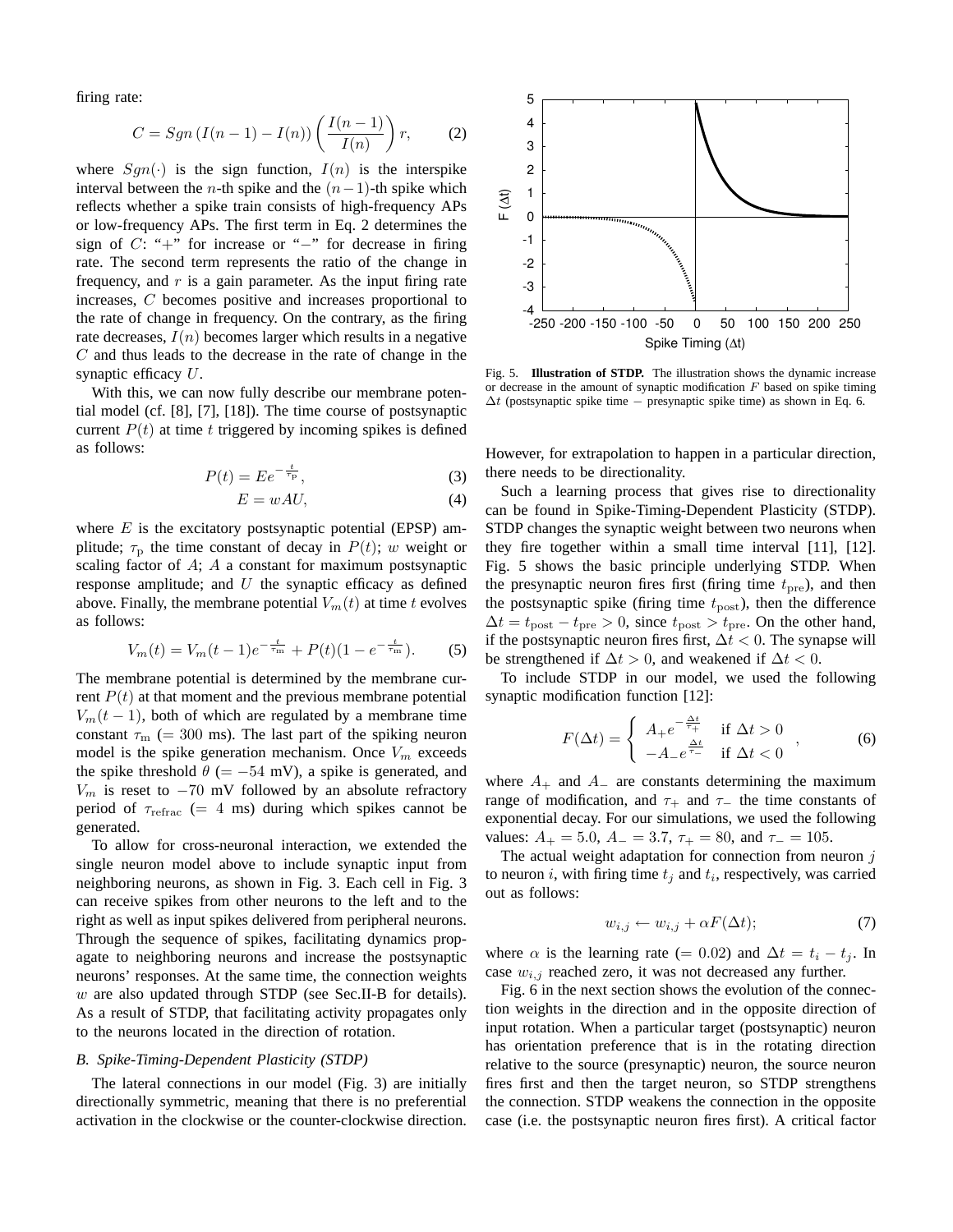in this experiment is that the input rotation should not be too fast nor too slow, so that neighboring neurons can fire *within* the adaptation window (the width of positive or negative range in Fig. 5, which is found to be around  $\pm 80$  ms in the experimental literature [19]). Also note that the parameters  $\tau_+$  and  $\tau_-$  in Eq. 6 affect the width of positive and negative adaptation windows, respectively. Interestingly, this timing roughly corresponds with the timescale of orientation FLE. For example, as the orientation of the stimulus sweeps by at 100 ms per neuron (i.e. 25 RPM), the neurons generate several spikes while the input is at their preferred orientation. With this, the bilaterally connected presynaptic and postsynaptic neurons fire together within a short time interval (about 100 ms) and  $\Delta t$  will fall within the STDP range. Thus, the synaptic weights between the neurons can be changed.

### III. EXPERIMENTS AND RESULTS

To test, in a multi-neuron environment, the contribution of facilitating dynamics and STDP in delay compensation, we used a network of neurons arranged as in Fig. 3. The experiments were carried out in view of orientation FLE, illustrated in Fig. 4.

We conducted three separate experiments: orientation perception with (1) STDP only, (2) facilitating synapses only, and (3) both STDP and facilitating synapses. The results are reported in the following sections. In all experiments, the input was rotated in the clockwise direction, at a speed of 25 RPM, and the input firing rate was set to 10 spikes/100 ms.

## *A. Orientation perception with STDP*

First, we tested our model with only STDP, without facilitating synapses. The input bar was rotated at the speed of 25 RPM, while the connection weights were allowed to adapt according to Eq. 7. For those connections pointing toward the direction of input rotation, the weight increased (solid curve) since presynaptic spike preceded postsynaptic spike within the small time interval (Fig. 5). On the other hand, for the connections pointing in the opposite direction, the weight decreased (dotted curve). Fig. 6 shows these results.

To calculate the firing rate at any given moment, we used a fixed sliding window of width 100 ms. We measured the firing rate when the input was oriented to optimally stimulate neuron 2. Fig. 7 shows the results. Initially, when the weights have not adapted much, the firing-rate distribution is peaked at neuron 2 and is symmetric. After the weights have reached a stable state, the distribution becomes asymmetric, with a shift toward the right, the direction of input rotation. However, the location of the peak did not change (neuron 2). The results can be interpreted as no orientation FLE occurring in this experiment.

## *B. Orientation perception with facilitating synapses*

In the next experiment, we used only facilitating synapses, without STDP. All weights were initialized to 1.0, and remained fixed throughout the experiment. Since the weights did not have any directionality, we expected no orientation FLE to occur, which turned out to be the case.



Fig. 6. **Adaptation of Synaptic Weight using STDP.** The synaptic weights  $w$  in the conenctions from neuron 2 to two immediate neighbors are shown. The weight to the neuron in the direction of input rotation increases (solid curve), while that in the opposite direction decreases (dotted curve).



Fig. 7. **Firing Rate Distribution of STDP-only Experiment.** The dotted line with 'x' represents the initial firing rates of neurons. The solid line with 'o' denotes the changed firing rate after the synaptic weights reached a stable state through STDP. This is a snapshot of firing rates (i.e. number of spikes for 100 ms) when the actual input orientation was neuron 2's preferred stimulus. With STDP, the firing rates of the neurons changed due to the synaptic weight modification (skewed toward rotation direction). However, the maximally firing neuron (neuron 2) did not change (i.e., no FLE).

The only changing quantity in this experiment was the synaptic efficacy in the facilitating synapses, following Eq. 1. Fig. 8 shows the evolution of the synaptic efficacy  $U$  over time, for a single neuron. The  $U$  value increases while the input bar is optimally stimulating the neuron, and decays as soon as the input bar rotates out of the optimal range.

As expected, the firing rate distribution did not change from its symmetric peaked distribution centered around the optimally tuned neuron, for the given input orientation (Fig. 9). The results suggest that, again, orientation FLE did not occur, and facilitating synapses alone are not enough to account for cross-neuron facilitation (or extrapolation across neurons).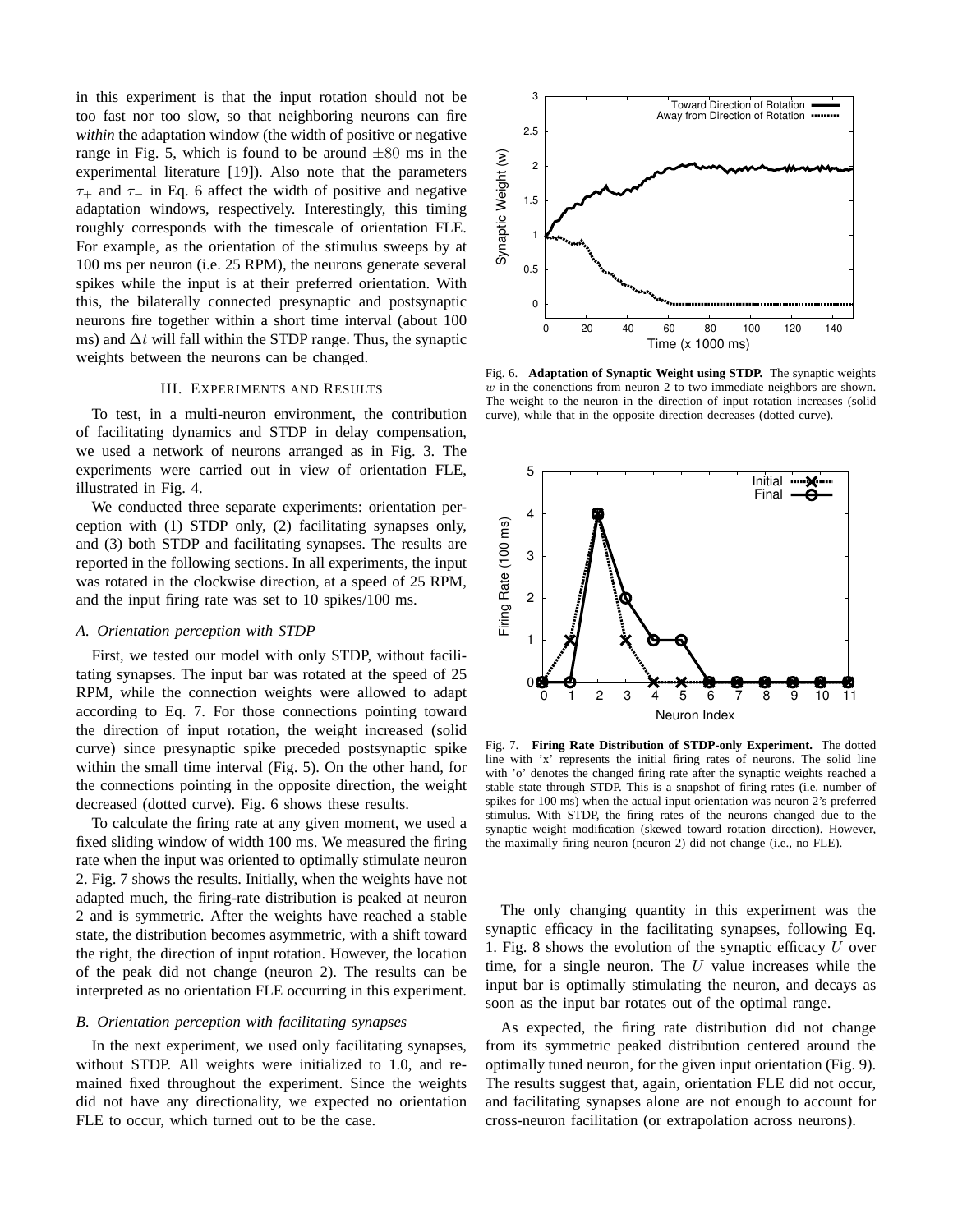

Fig. 8. **Adaptation of Synaptic Efficacy Through Facilitating Synapses.** The synaptic efficacy in a single neuron is shown. During the period of stimulation (when the rotating input is stimulating the neuron) synaptic efficacy increases. Shown to the right is a close-up of the part on the left marked with an arrow.



Fig. 9. **Firing Rate Distribution of Facilitating-synapse-only Experiment.** The distributions of firing rates of initial state (dotted line with 'x') and final state (solid line with 'o') are shown. Because the synaptic efficacy  $U$  is rapidly changed (increase and decrease) by a small amount (see Fig. 8, right), facilitating synapse alone did not affect the firing rate of the neighboring neurons. Thus, the maximally firing neuron (neuron 2) did not change (i.e., no FLE).

# *C. Orientation perception with STDP + facilitating synapses*

The final experiment combined STDP and facilitating synapses. The experimental condition was the same as in Sec. III-A and III-B for the STDP and the facilitating synapse parameters, respectively.

In this experiment two factors contributed to synaptic transmission between two neurons: the very short-term increase in synaptic efficacy due to facilitating dynamics, and the longer-term increase in synaptic strength due to STDP. Fig. 10 shows the combined effect of these two factors over time. The gradually increasing long-term trend in STDP weight is accented with rapidly changing facilitating dynamics.

STDP gives the model directionality, and facilitating dynamics provides extra influence in the direction of input rotation, thus, allowing the model to shift its firing rate distribution significantly. Fig. 11 (thick arrow) shows that the peak in the firing rate distribution shifts toward the direction of input rotation (that is, to the right) by two steps (neuron 4), when the actual input at that moment optimally stimulates neuron 2. Thus, we can conclude that orientation FLE occurred in this case.

An important result to be noted is that when the input firing rate was low (e.g. 5 spikes/100 ms), the shift of the firing rate distribution was not observed (i.e. no FLE; the data are not shown here). The reason is that to make facilitating dynamics to be activated, the neuron should receive high frequency input spikes [16]. This result can be a potential answer to a puzzling phenomenon, the Flash-Lead effect: When the luminance of the rotating bar is sufficiently low (relative to the flashed objects), the rotating bar appears behind the flashed object (opposite of FLE; [20]). Even our results could not explain the Flash-Lead effect exactly (i.e. shift of firing rate distribution toward the opposite direction), it was shown that the sensitivity of facilitating activity to the spike frequency may play a role in modulating the degree of misalignment.

Rotation termination or rotation reversal can be further tested with our model. However, in this paper, we assumed that a separate network (as shown in Fig. 3) is responsible for the other directional input which is independently adapted by FAM and STDP to give rise FLE in the opposite direction. For example, similar directionally selective rotational arrangements can be found near orientation pinwheels in the visual cortex [10]. As for rotation termination, it has been shown that motion stopping signal conveyed by inhibitory synaptic transmission can suppresses facilitated postsynaptic membrane potential to reduce the flash-lag effect [21].

# *D. Summary of Results*

The results showed that STDP or facilitating synapses alone cannot serve as a robust mechanism for delay compensation, as shown in their lack of ability to give rise to orientation FLE in a multi-neuron setting. Only when both are combined, delay compensation can work properly, thus rise to orientation FLE.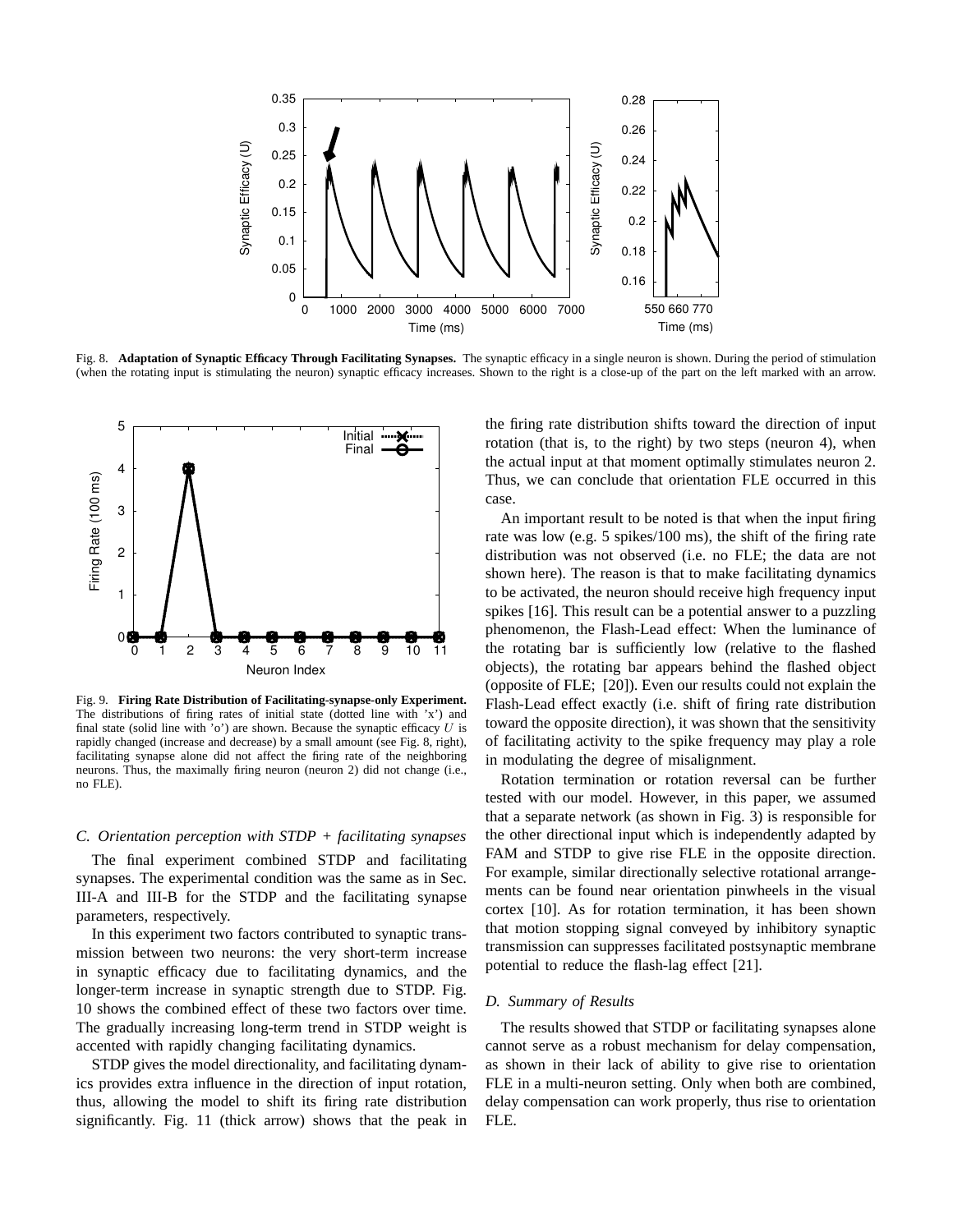

Fig. 10. **Adaptation of Synaptic Strength (**U · w **in Eq. 4) Through STDP plus Facilitating Synapses (Along Direction of Rotation).** Synaptic strength  $(U \cdot w)$  dynamically increases because of the gradually increasing synaptic weight  $w$  and the fast changing synaptic efficacy  $U$ .

## IV. DISCUSSION

The main contribution of this paper is to draw attention to the relationship between STDP, facilitating synapses, and delay compensation. Through our model and experiments, we showed the link between the (1) psychophysical phenomenon of orientation FLE, (2) neurophysiological mechanisms of STDP and facilitating synapses, (3) and theoretical problems associated with neural delays and extrapolative compensation.

STDP and facilitating synapses are well-known phenomena in neurophysiology, and there are several theories on the possible role of these mechanisms. Existing theories on the role of STDP are varied. For example, STDP is supposed to help reduce spike train variability [22]. It was also shown that STDP may be involved in topology-preserving mapping [23]. Others suggested STDP as the neural mechanism for cortical orientation tuning [24]. The perspective closest to ours is that of [25]: They argued that STDP may implement a predictive function, where what will next occur in an input sequence is predicted. (See also [26] for STDP's anticipatory dynamic function in CA1. General discussion of the role of prediction in brain function can be found at [27] and [28].) However, they did not relate this predictive ability to the idea of delay compensation. From our perspective, these predictive mechanisms are actually predicting the present, not predicting the future. Also, our work further combines facilitating synapses with STDP, to give the predictive mechanism a faster and more dynamic timescale, which turned out to be necessary to account for perceptual phenomena such as orientation FLE.

Facilitating synapses (and dynamic synapses in general) have been studied in the context of memory or temporal information processing. For example, they were discussed in relation to sensitization and habituation [29], [30], or temporal information processing [7], [8], [16], [31], [32]. Again, our view provides a new insight on the possible role of facilitating synapses—that of extrapolatory delay compensation. It is



Fig. 11. **Firing Rate Distribution of STDP plus Facilitating-synapse Experiment.** The distribution of firing rates significantly shifted toward the rotating direction (as marked with an arrow). The position of maximally firing neuron changed from neuron 2 to neuron 4 (dotted line with 'x' for initial state; solid line with 'o' for final state). After training with STDP plus facilitating synapse, with the input at neuron 2's preferred orientation, neuron 4 showed maximum firing rate instead of neuron 2. This result indicates that the perception of the rotating bar shifted, just like in orientation FLE.

interesting to note that there is a view that memory is explicitly linked to predictive functions [27], thus all the views above may be complementary.

It would be worth to verify whether the variable term C defined in Eq. 2 is plausible in terms of neurophysiology. (Note that we modeled the synaptic efficacy increase factor C as a variable instead of constant.) It is known that facilitation is driven by elevated calcium levels in presynaptic terminals. Recently, a neurophysiological mechanism (e.g., involving calcium chelator BAPTA) has been found, which may be responsible for the variation in  $C$  [33].

Turning our attention to psychophysics, Flash-Lag Effect is actually a much more complicated perceptual phenomenon than we described in the introduction. For example, FLE does not occur near motion-reversal points [34], or when the luminance of flashed object is sufficiently high [20]. There are several alternative hypotheses regarding the cause of FLE. Differential latency model suggests that FLE occurs because the visual system responds with shorter latency to moving stimuli than to flashed stimuli [34], [35]. However, recent results suggest that differential latency model may have limitations [5], [36]. Another hypothesis is postdiction, which suggests that information received in the future is incorporated into the estimation of a past perceptual event [37], [38]. Postdiction helps explain anomalies near motion reversal or motion termination where extrapolation model cannot provide an accurate account. Despite these limitations, motion extrapolation model has desirable properties [39], [40], [41], [42], and the limitations can be overcome, computationally and neurophysiologically [9].

Finally, there is an important implication of our research on detecting and treating neurological disorders such as autism and dyslexia. For example, autistic children have problem de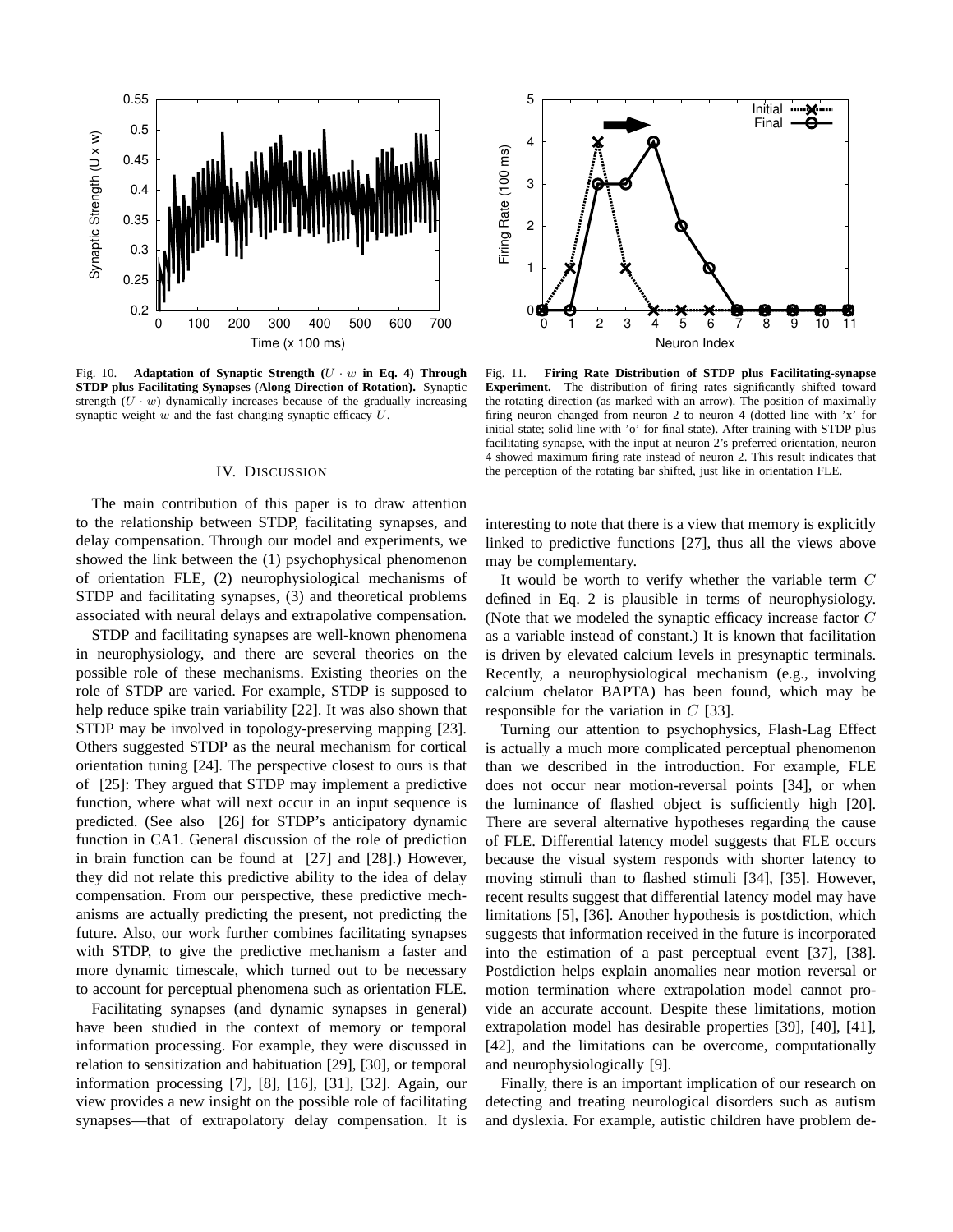tecting coherent motion [43], and have problem in processing moderately rapid motion [44], [45]. People with dyslexia also have difficulty in processing rapidly changing stimulus [46]. These results suggest that people with autism or dyslexia may have problem in motion processing, and one reason for the malfunction may be related to delay compensation mechanisms. If this is the case, these deficits can be tested with various forms of FLE. Luminance FLE would be better than other forms of FLE because it includes the change of object property only and not direct motion. With these, we can discriminate more clearly whether the autistic/dyslexic people have deficit in delay compensation or just in motion perception itself. Our prediction is that people with autism or dyslexia, with malfunction in delay compensation, will not be able to see the illusion in FLE.

For treatment of these disorders, first, the neurophysiological process that underlies the disorder needs to be identified. Our model suggests that the control mechanism of synaptic efficacy in facilitating synapses may be one major substrate of autism/dyslexia. (For a review and a comprehensive neural model of autism, see [47].) The extrapolation mechanism can be disrupted at least in two ways: (1) a normal extrapolation mechanism is not able to catch up with rapid growth, which results in an abnormal increase in axonal conduction delay; and (2) a malfunction in the extrapolation mechanism itself. One anatomical indication that case (1) above may be the case is that, in autism, the brain grows rapidly [48], [49]: In such a case, the delay caused by a sudden growth in spatial dimension may be more than the delay compensation mechanisms can cope with, thus leading to failure. As for case (2), to our knowledge, there has been no systematic experimental investigation under this perspective. Further physiological tests can assess whether case (2) can indeed be the case.

#### V. CONCLUSIONS

It this paper, we argued that delay compensation mechanisms at the neural level can account for orientation FLE. Going beyond a single neuron in our previous work, we showed that facilitating synapses, if combined with STDP, can allow extrapolation based on cross-neuronal facilitation. Through extrapolating the past to the present, an organism with internal delay can successfully cope with the dynamic environment in real-time, rather than living in the past. Our framework, with the specific neural basis, holds potential for the early detection (and possible treatment) of dysfunctions such as autism and dyslexia, where those affected commonly show error in processing fast-changing stimulus.

#### ACKNOWLEDGMENT

We would like to thank David Mayerich and Andrew Jones for initial implementation of the STDP model. The part on autism/dyslexia was originally suggested to us by Paul D. Lyons, for which we are grateful. We are thankful to Harel Shouval for pointing us to the possible role of  $Ca^{2+}$  in the facilitation process. An earlier version of this work was presented as a poster in [50].

#### **REFERENCES**

- [1] B. Sheth, R. Nijhawan, and S. Shimojo, "Changing objects lead breifly flashed ones," *Nature Neuroscience*, vol. 3, pp. 489–495, 2000.
- [2] D. M. MacKay, "Perceptual stability of a stroboscopically lit visual field coontaining self-luminous objects," *Nature*, vol. 181, pp. 507–508, 1958.
- [3] R. Nijhawan, "Motion extrapolation in catching," *Nature*, vol. 370, pp. 256–257, 1994.
- [4] R. Nijhawan and K. Kirschfeld, "Analogous mechanisms compensate for neural delays in the sensory and motor pathways: Evidence from motor flash-lag," *Current Biology*, vol. 13, pp. 749–753, 2003.
- [5] D. Alais and D. Burr, "The flash-lag effect occurs in audition and crossmodally," *Current Biology*, vol. 13, pp. 59–63, 2003.
- [6] R. Nijhawan, "Visual decomposition of colour through motion extrapolation," *Nature*, vol. 386, pp. 66–69, 1997.
- [7] G. Fuhrmann, I. Segev, H. Markram, and M. Tsodyks, "Coding of temporal information by activity-dependent synapses," *Journal of Neurophysiology*, vol. 87, pp. 140–148, 2002.
- [8] H. Markram, Y. Wang, and M. Tsodyks, "Differential signaling via the same axon of neocortical pyramidal neurons," in *Proceedings of the National Academy of Sciences, USA*, vol. 95, 1998.
- [9] H. Lim and Y. Choe, "Facilitatory neural activity compensating for neural delays as a potential cause of the flash-lag effect," in *Proceedings of the International Joint Conference on Neural Networks*, 2005, pp. 268–273.
- [10] R. Miikkulainen, J. A. Bednar, Y. Choe, and J. Sirosh, *Computational Maps in the Visual Cortex*. Berlin: Springer, 2005.
- [11] G.-O. Bi and M.-M. Poo, "Activity-induced synaptic modifications in hippocampal culture: Dependence on spike timing, synaptic strength and cell type," *Journal of Neuroscience*, vol. 18, pp. 10 464–10 472, 1998.
- [12] S. Song, K. D. Miller, and L. F. Abbott, "Competitive hebbian learning through spike-timing-dependent synaptic plasticity," *Nature Neuroscience*, vol. 3, pp. 919–926, 2000.
- [13] F. Gabbini and C. Koch, "Principles of spike train analysis," in *Methods in Neural Modeling*, C. Koch and I. Segev, Eds. Cambridge, MA: MIT Press, 1999, pp. 313–360.
- [14] W. H. Bosking, Y. Zhang, B. Schofield, and D. Fitzpatrick, "Orientation selectivity and the arrangement of horizontal connections in tree shrew striate cortex," *The Journal of Neuroscience*, vol. 17, pp. 2112–2127, 1997.
- [15] J. Liaw and T. W. Berger, "Dynamic synapse: Harnessing the computing power of synaptic dynamics," *Neurocomputing*, vol. 26-27, pp. 199–206, 1999.
- [16] E. S. Fortune and G. J. Rose, "Short-term synaptic plasticity as a temporal filter," *Trends in Neurosciences*, vol. 24, pp. 381–385, 2001.
- [17] H. Markram, "Elementary principles of nonlinear synaptic transmission," in *Computational Models for Neuroscience: Human Cortical Information Processing*, R. Hecht-Nielsen and T. McKenna, Eds. London, UK: Springer, 2002, ch. 5, pp. 125–169.
- [18] R. Legenstein, C. Naeger, and W. Maass, "What can a neuron learn with spike-timing-dependent plasticity?" *Neural Computation*, vol. 17, pp. 2337–2382, 2005.
- [19] B. Berninger and G.-Q. Bi, "Synaptic modifiction in neural circuits: a timely action," *BioEssays*, vol. 24, pp. 212–222, 2002.
- [20] G. Purushothaman, S. S. Patel, H. E. Bedell, and H. Öğmen, "Moving ahead through differential visual latency," *Nature*, vol. 396, p. 424, 1998.
- [21] H. Lim and Y. Choe, "Facilitatory neural activity compensating for neural delays as a potential cause of the flash-lag effect," in *Proceedings of the International Joint Conference on Neural Networks (IJCNN)*. IEEE, 2005, pp. 268–273.
- [22] S. M. Bohte and M. C. Mozer, "Reducing spike train variability: A computational theory of spike-timing dependent plasticity," in *Advances in Neural Information Processing Systems 17*. Cambridge, MA: MIT Press, 2005, in press.
- [23] C. Panchev and S. Wermter, "Hebbian spike-timing dependent selforganization in pulsed neural networks," in *World Congress on Neuroinformatics: Part II, Proceedings*, F. Rattay, Ed. Vienna: ARGESIM/ASIM-Verlag, 2001, pp. 378–385.
- [24] H. Yao, Y. Shen, and Y. Dan, "Intracortical mechanism of stimulustiming-dependent plasticity in visual cortical orientation tuning," in *Proceedings of the National Academy of Sciences, USA*, vol. 101, 2004, pp. 5081–5086.